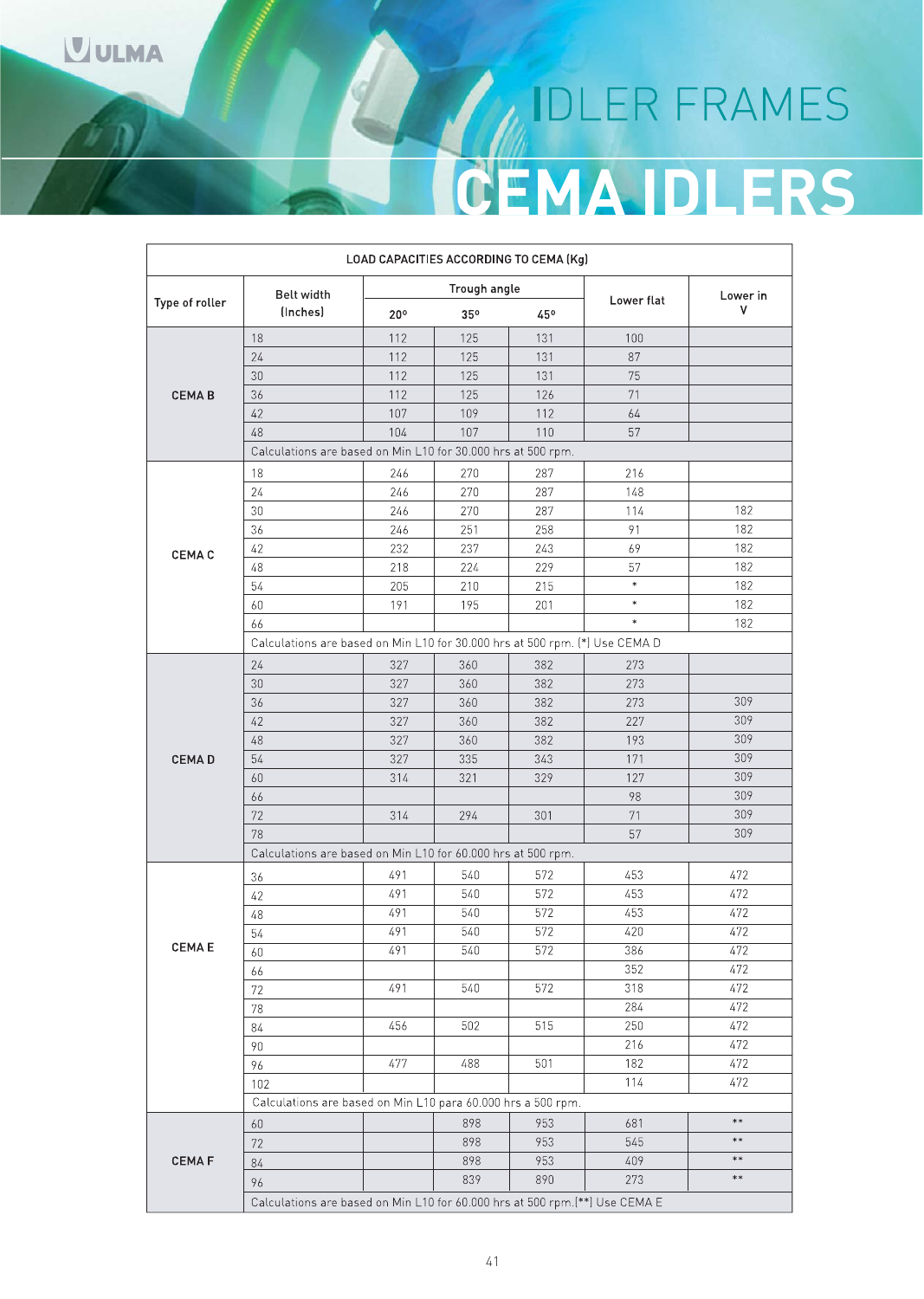## **CEMA CLASS F TROUGHING IDLERS**



|        |                   |                |                   |        |                   |        |        | DESIGN ACCORDING TO CEMA F |        |             |                                        |          |                  |       |        |                 |        |        |                 |        |
|--------|-------------------|----------------|-------------------|--------|-------------------|--------|--------|----------------------------|--------|-------------|----------------------------------------|----------|------------------|-------|--------|-----------------|--------|--------|-----------------|--------|
|        |                   |                |                   |        |                   |        |        |                            |        |             |                                        | E Max    |                  |       |        |                 |        | H Max  |                 |        |
|        | <b>BELT WIDHT</b> | <b>C WIDHT</b> |                   |        | <b>A STANDARD</b> | A WIDE |        | <b>TROUGH ANGLE</b>        | Ø6     |             | Ø7                                     |          | Ø8               |       |        | $\varnothing$ 6 | Ø7     |        | $\varnothing$ 8 |        |
| inches | mm                | inches         | mm                | inches | mm                | inches | mm     |                            | inches | mm          | inches                                 | mm       | inches           | mm    | inches | mm              | inches | mm     | inches          | mm     |
|        |                   |                |                   |        |                   | 77     |        | 20                         | 21     | $1/2$ 546.1 | 122                                    |          | 588.8 22 1/2 571 | h     | 99     | 2514,6          | 99     | 2514,6 | 99              | 2514,6 |
| 60     | 1524              |                | 1803,4            | 69     | 1752,6            |        | 1955,8 | 35                         | 28     | 711.2 29    |                                        | 736.6 29 |                  | 736,6 | 60     | 1524,0          | 60     | 1524,0 | 60              | 1524,0 |
|        |                   |                |                   |        |                   |        |        | 45                         |        |             | 28 1/2 723 9 29 1/2 749 3 29 1/2 749 3 |          |                  |       | 55     | 1397.0          | 55     | 1397,0 | 55              | 1397,0 |
|        |                   |                |                   |        |                   | 89     |        | 20                         |        |             | 22 1/2 571.5 23 1/2 596.9 23 1/2 596.9 |          |                  |       | 78     | 1981            | 78     | 1981.2 | 78              | 1981.2 |
| 72     | 1828,8            | 83             | 2108,2            | 81     | 2057,4            |        | 2260,6 | 35                         |        |             | 19 1/2 495.3 30 1/2 774.7 30 1/2 774.7 |          |                  |       |        | 1803.4          |        | 1803.4 | 71              | 1803,4 |
|        |                   |                |                   |        |                   |        |        | 45                         |        |             | 31 1/2 800 1 32 1/2 825 5 32 1/2 825 5 |          |                  |       | 65     | 1651,0          | 65     | 1651,0 | 65              | 1651,0 |
|        |                   |                |                   |        |                   |        |        | 20                         |        |             | 24 1/2 622.3 25 1/2 647.7 25 1/2       |          |                  | 647   | 90     | 2286,0          | 90     | 2286,0 | 90              | 2286,0 |
| 84     | 2133,6            | 95             | 2413              | 93     | 2362,2            | 101    | 2565,4 | 35                         |        |             | 1/2 800 1 32 1/2 825 5 32 1/2 825 5    |          |                  |       | 82     | 2082.8          | 82     | 2082,8 | 82              | 2082,8 |
|        |                   |                |                   |        |                   |        |        | 45                         |        |             | 34 1/2 876 3 35 1/2 901 7 35 1/2 901   |          |                  |       | 75     | 1905.0          | 75     | 1905.0 | 75              | 1905,0 |
|        |                   |                |                   |        |                   |        |        | 20                         |        |             | 26 1/2 673.1 37 1/2 952.5 27 1/2 698.5 |          |                  |       | 102    | 2590.8          | 102    | 2590,8 | 102             | 2590,8 |
| 96     |                   |                | 2438,4 107 2717,8 | 105    | 2667              | 113    | 2870,2 | 35                         |        |             | 33 1/2 850 9 34 1/2 876 3 34 1/2 876 3 |          |                  |       | 93     | 2362.2          | 93     | 2362,2 | 93              | 2362,2 |
|        |                   |                |                   |        |                   |        |        | 45                         |        |             | 37 1/2 952,5 38 1/2 977,9 38 1/2 977,9 |          |                  |       | 85     | 2159.0          | 85     | 2159.0 | 85              | 2159,0 |

|                   |        |        |        | $K \pm 1/4$ |        |        |                |       |        |       |        |             |
|-------------------|--------|--------|--------|-------------|--------|--------|----------------|-------|--------|-------|--------|-------------|
|                   |        |        |        |             |        |        |                |       |        |       |        |             |
| <b>BELT WIDHT</b> | Ø6     |        | Ø7     |             | Ø8     |        | L <sub>3</sub> |       |        | B     |        | <b>Dmax</b> |
| inches            | inches | mm     | inches | mm          | inches | mm     | inches         | mm    | inches | mm    | inches | mm          |
| 60                | 113/4  | 298,45 | 121/4  | 311,15      | 12,75  | 323,85 | 22             | 558,8 | 12     | 304,8 | 15     | 381         |
| 72                | 12     | 304,8  | 121/2  | 317,5       | 13     | 330,2  | 26,25          | 666,8 | 12     | 304,8 | 15     | 381         |
| 84                | 121/4  | 311,15 | 123/4  | 323,85      | 13 1/4 | 336,6  | 30,5           | 774.7 | 12     | 304,8 | 15     | 381         |
| 96                | 121/4  | 311,15 | 123/4  | 323,85      | 131/4  | 336,6  | 34,75          | 882,7 | 12     | 304,8 | 15     | 381         |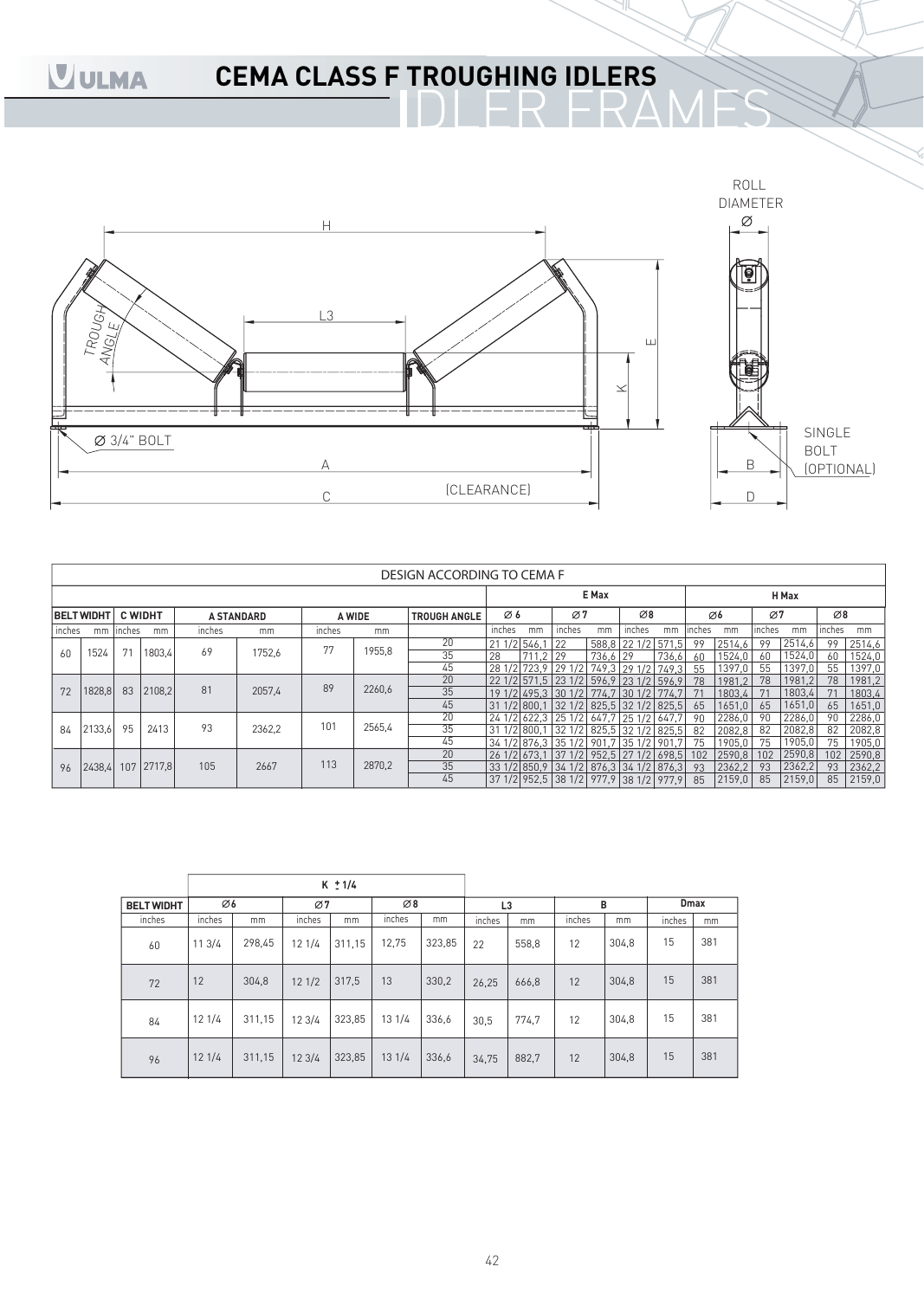### **CEMA CLASS F RETURN IDLERS**

#### FLAT RETURNS (6", 7" AND 8" DIAMETERS)



For wide base returns, use next higher belt widt. \*Some differences may exist in dimensions with some manufacturers.  $*$ Also avilable with 1 1/2" drop.

|        |                                               | $E \pm 1/4$ |                 |        |       |        |                 |        |            |                 |       | Gmax   |       |        |        |        |        |        |        |
|--------|-----------------------------------------------|-------------|-----------------|--------|-------|--------|-----------------|--------|------------|-----------------|-------|--------|-------|--------|--------|--------|--------|--------|--------|
|        |                                               |             | 10 <sup>o</sup> |        |       | 15°    |                 |        |            |                 |       |        |       |        |        |        |        |        |        |
|        | <b>BELT WIDHT</b><br>Ø6<br>inches<br>mm<br>mm |             | Ø7              |        | Ø6    |        | $\varnothing$ 7 |        |            | 10 <sup>o</sup> |       | 15°    |       | Fmin   |        |        | L2     |        |        |
| inches |                                               |             |                 | inches | mm    | inches | mm              | inches | mm         | inches          | mm    | inches | mm    | inches | mm     | inches | mm     | inches | mm     |
| 60     | 1524                                          | 95/8        | 244,5           | 91/8   | 231,8 | 121/8  | 308,0           | 5/8    |            | 295,3 20 1/4    | 514.4 | 231/2  | 596.9 | 65     | 1651   | 63.56  | 1614,4 | 31.56  | 801,6  |
| 72     | 1828,8                                        | 10 5/8      | 269,9           | 101/8  | 257,2 | 135/8  | 346.            | 131/8  | $333,4$ 22 |                 | 558.8 | 253/4  | 654,1 | 77     | 1955,8 | 75,56  | 1919,2 | 37,56  | 954,0  |
| 84     | 2133,6                                        | 11 5/8      | 295,3           | 1/8    | 282,6 | 151/4  | 387,4           | 143/4  | 374,7      | 231/8           | 587.4 | 271/4  | 692,2 | 89     | 2260,6 | 87,56  | 2224,0 | 43,88  | 1114,6 |
| 96     | 2438,4                                        | 125/8       | 320,7           | 121/8  | 308,0 | 16 7/8 | 428,6           | 163/8  | 415,9      | 243/4           | 628,7 | 28 7/8 | 733,4 | 101    | 2565,4 | 99,56  | 2528,8 | 49,88  | 1267,0 |



#### V-RETURNS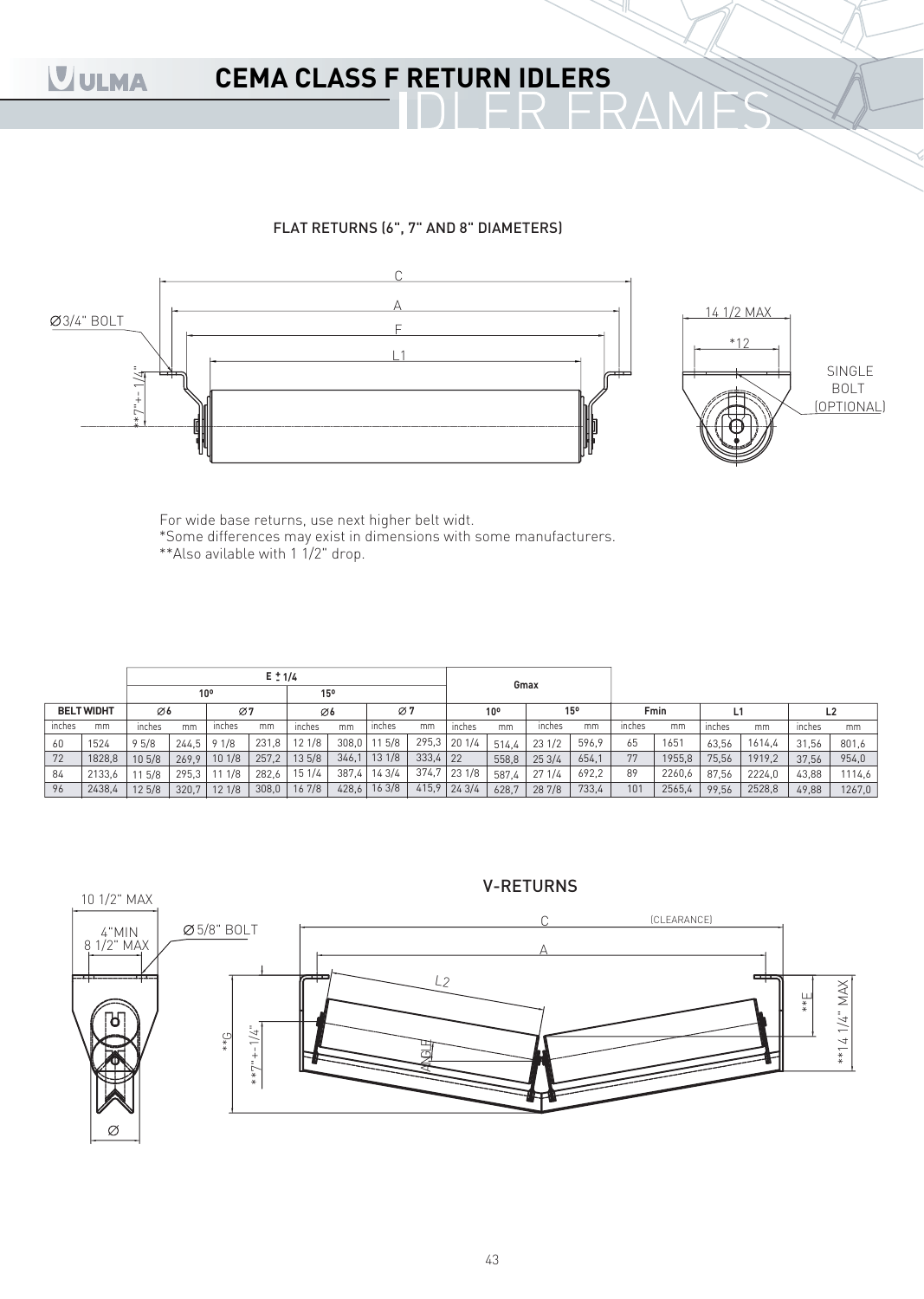## **CEMA CLASS E TROUGHING IDLERS**

ROLL DIAMETER



|        |                   |        |                |                   |        |        |        | DESIGN ACCORDING TO CEMA E |             |                |          |                |              |                  |             |                  |
|--------|-------------------|--------|----------------|-------------------|--------|--------|--------|----------------------------|-------------|----------------|----------|----------------|--------------|------------------|-------------|------------------|
|        |                   |        |                |                   |        |        |        |                            |             |                | E Max    |                |              |                  | H Max       |                  |
|        | <b>BELT WIDHT</b> |        | <b>C WIDHT</b> | <b>A STANDARD</b> |        |        | A WIDE | <b>TROUGH ANGLE</b>        | Ø6          |                | Ø7       |                | $\emptyset$  |                  |             | Ø7               |
| inches | mm                | inches | mm             | inches            | mm     | inches | mm     |                            | inches      | mm             | inches   | mm             | inches       | mm               | inches      | mm               |
|        |                   |        |                | 45                |        | 51     | 1295,4 | 20                         | 161/2       | 419.1          | 17       | 431,8          | 42           | 1066,8           | 72          | 1828,8           |
| 36     | 914.4             | 47     | 1193,8         |                   | 1143   |        |        | 35                         | 21          | 533,4          | 211/2    | 546.1          | 38           | 965,2            | 38          | 965,2            |
|        |                   |        |                |                   |        |        |        | 45                         | 211/2       | 546,1          | 22       | 558,8          | 35           | 889,0            | 35          | 889,0            |
|        |                   |        |                | 51                |        | 57     | 1447,8 | 20                         | 171/2       | 444.5          | 18       | 457.2          | 48           | 1219.2           | 48          | 1219,2           |
| 42     | 1066,8            | 53     | 1346,2         |                   | 1295,4 |        |        | $\overline{35}$            | 221/2       | 571,5          | 23       | 584,2          | 43 1/2       | 1104.9           | 431/2       | 1104,9           |
|        |                   |        |                |                   |        |        |        | 45<br>20                   | 23          | 584,2          | 231/2    | 596.9          | 50           | 1270,0           | 40          | 1016.0           |
|        |                   | 59     | 1498,6         | 57                | 1447.8 | 63     | 1600,2 | 35                         | 181/2       | 469.9          | 19       | 482,6          | 54           | 1371,6           | 54          | 1371,6           |
| 48     | 1219,2            |        |                |                   |        |        |        |                            | 24          | 609,6          | 241/2    | 622,3          | 49           | 1244,6           | 49          | 1244,6           |
|        |                   |        |                |                   |        |        |        | 45<br>$\overline{20}$      | 241/2       | 622,3          | 25<br>20 | 635,0          | 45           | 1143,0           | 45          | 1143,0<br>1524,0 |
|        |                   | 65     | 1651           | 63                | 1600,2 | 69     | 1752,6 | 35                         | 191/2       | 495,3          | 26       | 508.0          | 60           | 1524.0           | 60<br>541/2 | 1384,3           |
| 54     | 1371,6            |        |                |                   |        |        |        | 45                         | 251/2<br>26 | 647,7<br>660.4 | 261/2    | 660,4<br>673,1 | 54 1/2<br>50 | 1384,3<br>1270.0 | 50          | 1270,0           |
|        |                   |        |                |                   |        |        |        | 20                         | 201/2       | 520.7          | 21       | 533.4          | 66           | 1676.4           | 66          | 1676.4           |
| 60     | 1524              | 71     | 1803,4         | 69                | 1752,6 | 75     | 1905   | 35                         | 27          | 685.8          | 271/2    | 698.5          | 60           | 1524,0           | 60          | 1524,0           |
|        |                   |        |                |                   |        |        |        | 45                         | 271/2       | 698,5          | 28       | 711.2          | 55           | 1397.0           | 55          | 1397,0           |
|        |                   |        |                |                   |        |        |        | 20                         | 22          | 558.8          | 221/2    | 571.5          | 78           | 1981.2           | 78          | 1981.2           |
| 72     | 1828,8            | 83     | 2108,2         | 81                | 2057,4 | 87     | 2209,8 | 35                         | 39          | 736,6          | 291/2    | 749.3          | 71           | 1803.4           | 71          | 1803,4           |
|        |                   |        |                |                   |        |        |        | 45                         | 31          | 787.4          | 311/2    | 800.1          | 65           | 1651.0           | 65          | 1651,0           |
|        |                   |        |                |                   |        |        |        | 20                         | 24          | 609.6          | 241/2    | 622.3          | 90           | 2286.0           | 90          | 2286,0           |
| 84     | 2133,6            | 95     | 2413           | 93                | 2362,2 | 99     | 2514,6 | 35                         | 31          | 787,4          | 311/2    | 800.1          | 82           | 2082.8           | 82          | 2082,8           |
|        |                   |        |                |                   |        |        |        | 45                         | 24          | 863.6          | 341/2    | 876.3          | 75           | 1905.0           | 75          | 1905,0           |
|        |                   |        |                |                   |        |        |        | 20                         | 26          | 660.4          | 261/2    | 673.1          | 102          | 2590.8           | 102         | 2590.8           |
| 96     | 2438,4            |        | 107 2717,8     | 105               | 2667   | 111    | 2819,4 | 35                         | 33          | 838.2          | 331/2    | 850.9          | 93           | 2362,2           | 93          | 2362,2           |
|        |                   |        |                |                   |        |        |        | 45                         | 37          | 939,8          | 371/2    | 952,5          | 85           | 2159,0           | 85          | 2159,0           |

|                   |        | $K \pm 1/4$ |        |        |        |                |        |       |        |       |
|-------------------|--------|-------------|--------|--------|--------|----------------|--------|-------|--------|-------|
| <b>BELT WIDHT</b> | Ø6     |             | Ø7     |        |        | L <sub>3</sub> | B      |       | D      |       |
| inches            | inches | mm          | inches | mm     | inches | mm             | inches | mm    | inches | mm    |
| 36                | 103/4  | 273,05      | 111/4  | 285,75 | 13,56  | 344,4          | 9,5    | 241,3 | 14     | 355,6 |
| 42                | 103/4  | 273,05      | 111/4  | 285,75 | 15,56  | 395,2          | 9,5    | 241,3 | 14     | 355,6 |
| 48                | 103/4  | 273,05      | 111/4  | 285,75 | 17,56  | 446,0          | 9,5    | 241,3 | 14     | 355,6 |
| 54                | 103/4  | 273,05      | 111/4  | 285,75 | 19,62  | 498,3          | 9,5    | 241,3 | 14     | 355,6 |
| 60                | 103/4  | 273,05      | 111/4  | 285,75 | 21,38  | 543,1          | 9,5    | 241,3 | 14     | 355,6 |
| 72                | 111/2  | 292,1       | 12     | 304,8  | 25,25  | 641,4          | 9,5    | 241,3 | 14     | 355,6 |
| 84                | 113/4  | 298,45      | 121/4  | 311,15 | 29,25  | 743,0          | 12     | 304,8 | 16,5   | 419,1 |
| 96                | 113/4  | 298,45      | 121/4  | 311,15 | 33,25  | 844,6          | 12     | 304,8 | 16,5   | 419,1 |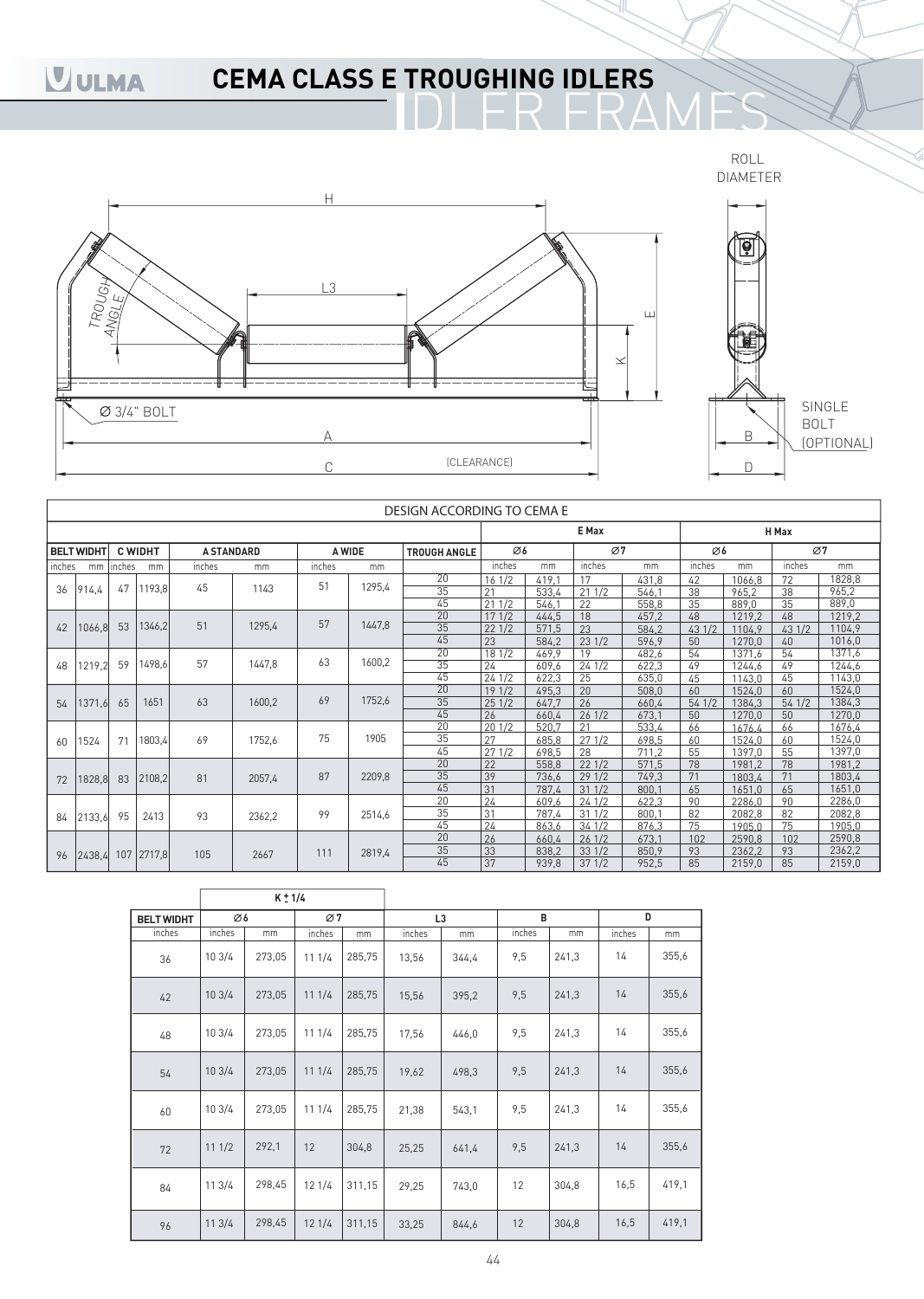## **CEMA CLASS E RETURN IDLERS**

#### FLAT RETURNS (6" AND 7" DIAMETERS)



For wide base returns, use next higher belt widt. \*Some differences may exist in dimensions with some manufacturers. \*\*Also avilable with 1 1/2" drop.



\*\*Also available with 4 1/2" drop which decreases all vertical dimensions by 2 1/2" For wide base returns use next larger belt width.

|        |                   | $E \pm 1/4$ |       |                 |       |        |       |        |       |                 | Gmax  |        |       |        |        |        |        |        |                |
|--------|-------------------|-------------|-------|-----------------|-------|--------|-------|--------|-------|-----------------|-------|--------|-------|--------|--------|--------|--------|--------|----------------|
|        |                   |             |       | 10 <sup>o</sup> |       |        |       | 15°    |       |                 |       |        |       |        |        |        |        |        |                |
|        | <b>BELT WIDHT</b> | Ø6          |       | Ø7              |       | Ø6     |       | Ø7     |       | 10 <sup>o</sup> |       |        | 15°   |        | Fmin   |        |        |        | L <sub>2</sub> |
| inches | mm                | inches      | mm    | inches          | mm    | inches | mm    | inches | mm    | inches          | mm    | inches | mm    | ınches | mm     | inches | mm     | inches | mm             |
| 36     | 914.4             | 75/8        | 193.7 | 1/8             | 181.0 | 91/8   | 231,8 | 85/8   | 219,1 | 18 1/4          | 463.6 | 201/4  | 514,4 | 41     | 1041,4 | 39.88  | 1013.0 | 19.66  | 499,4          |
| 42     | 1066.8            | 81/8        | 206,4 | 75/8            | 193.7 | 97/8   | 250,8 | 93/8   | 238,1 | 18 3/4          | 476.3 | 21     | 533,4 | 47     | 1193,8 | 45,88  | 1165,4 | 22.62  | 574,5          |
| 48     | 1219.2            | 85/8        | 219.7 | 81/8            | 206,4 | 105/8  | 269.9 | 10 1/8 | 257,2 | 19 1/4          | 489.0 | 217/8  | 555,6 | 53     | 1346,2 | 51,88  | 1317,8 | 25.56  | 649.2          |
| 54     | 1371,6            | 91/8        | 231.8 | 85/8            | 219,1 | 11 3/8 | 288,9 | 10 7/8 | 276,2 | 19 3/4          | 501.7 | 223/4  | 577,9 | 59     | 1498,6 | 57,88  | 1470,2 | 29.25  | 743,0          |
| 60     | 1524              | 95/8        | 244,5 | 91/8            | 231,8 | 12 1/8 | 308,0 | 11 5/8 | 295,3 | 201/4           | 514.4 | 231/2  | 596.9 | 65     | 1651   | 63,88  | 1622,6 | 31.56  | 801,6          |
| 72     | 1828.8            | 105/8       | 269.9 | 101/8           | 257,2 | 135/8  | 346,1 | 13 1/8 | 333,4 | 22              | 558.8 | 253/4  | 654,1 | 77     | 1955,8 | 75.88  | 1927,4 | 37.56  | 954,0          |
| 84     | 2133.6            | 11 5/8      | 295.3 | 1/8             | 282,6 | 15 1/4 | 387,4 | 14 3/4 | 374.7 | 23 1/8          | 587.4 | 271/4  | 692,2 | 89     | 2260,6 | 87,88  | 2232,2 | 43,88  | 1114,6         |
| 96     | 2438,4            | 125/8       | 320,7 | 121/8           | 308,0 | 16 7/8 | 428,6 | 163/8  | 415.9 | 243/4           | 628.7 | 28 7/8 | 733,4 | 101    | 2565,4 | 99,88  | 2537,0 | 49,88  | 1267,0         |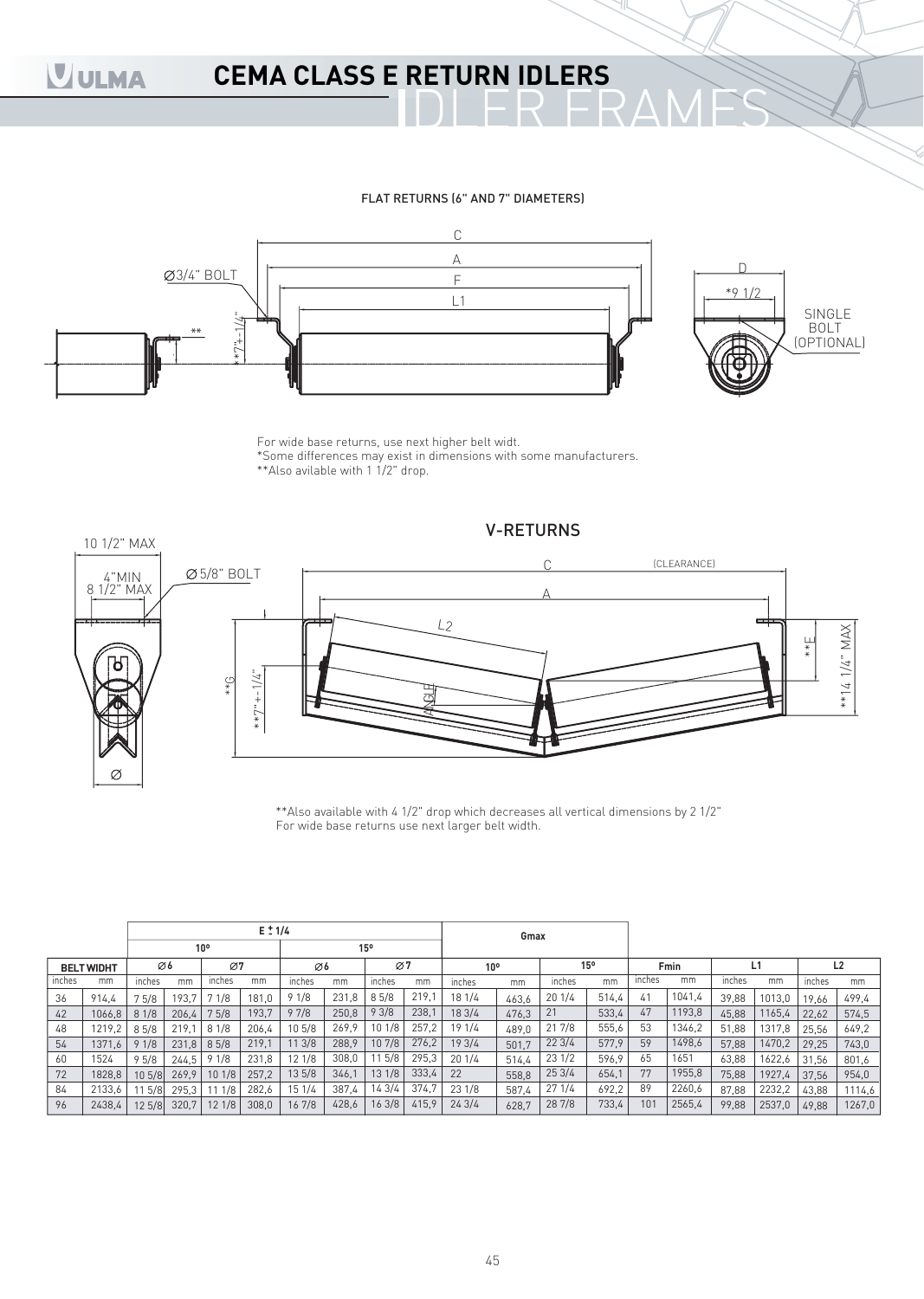## **CEMA CLASS D TROUGHING IDLERS**



|        |                   |        |                |                   |        |        |        | DESIGN ACCORDING TO CEMA D |        |       |        |       |                 |        |        |        |
|--------|-------------------|--------|----------------|-------------------|--------|--------|--------|----------------------------|--------|-------|--------|-------|-----------------|--------|--------|--------|
|        |                   |        |                |                   |        |        |        |                            |        |       | E Max  |       |                 |        | H Max  |        |
|        | <b>BELT WIDHT</b> |        | <b>C WIDHT</b> | <b>A STANDARD</b> |        | A WIDE |        | <b>TROUGH ANGLE</b>        | Ø5     |       | Ø6     |       | $\varnothing$ 5 |        |        | Ø6     |
| inches | mm                | inches | mm             | inches            | mm     | inches | mm     |                            | inches | mm    | inches | mm    | inches          | mm     | inches | mm     |
|        |                   |        |                |                   |        | 39     |        | 20                         | 12     | 304,8 | 123/4  | 323,9 | 28 1/2          | 723,9  | 271/2  | 698,5  |
| 24     | 609,6             | 35     | 889            | 33                | 838,2  |        | 990,6  | 35                         | 141/4  | 362.0 | 143/4  | 374.7 | 261/2           | 673.1  | 25     | 635,0  |
|        |                   |        |                |                   |        |        |        | 45                         | 151/2  | 393.7 | 153/4  | 400,1 | 24              | 609.6  | 221/2  | 571,5  |
|        |                   |        |                |                   |        | 45     |        | 20                         | 123/4  | 323.9 | 131/2  | 342,9 | 341/2           | 876.3  | 331/2  | 850,9  |
| 30     | 762               | 41     | 1041,4         | 39                | 990,6  |        | 1143   | 35                         | 151/2  | 393.7 | 16     | 406.4 | 32              | 812.8  | 301/2  | 774,7  |
|        |                   |        |                |                   |        |        |        | 45                         | 171/4  | 438,2 | 171/2  | 444,5 | 29              | 736,6  | 271/2  | 698,5  |
|        |                   |        |                |                   |        | 51     |        | 20                         | 131/2  | 342,2 | 141/4  | 362,0 | 40 1/2          | 1028,7 | 391/2  | 1003,3 |
| 36     | 914.4             | 47     | 1193,8         | 45                | 1143   |        | 1295,4 | 35                         | 163/4  | 425,5 | 171/4  | 438,2 | 371/2           | 952,5  | 36     | 914,4  |
|        |                   |        |                |                   |        |        |        | 45                         | 19     | 482,6 | 19 1/4 | 489.0 | 34              | 863,6  | 321/2  | 825,5  |
|        |                   |        |                |                   |        |        |        | 20                         | 141/2  | 368.3 | 151/4  | 387,4 | 46 1/2          | 1181.7 | 451/2  | 1155,7 |
| 42     | 1066,8            | 53     | 1346,2         | 51                | 1295,4 | 57     | 1447,8 | 35                         | 181/4  | 463,6 | 183/4  | 476,3 | 43              | 1092,2 | 411/2  | 1054,1 |
|        |                   |        |                |                   |        |        |        | 45                         | 201/2  | 520.7 | 203/4  | 527.1 | 39              | 990.6  | 371/2  | 952.5  |
|        |                   |        |                |                   |        |        |        | 20                         | 151/2  | 393.7 | 161/4  | 412.8 | 54 1/2          | 1384.3 | 51 1/2 | 1308.1 |
| 48     | 1219,2            | 59     | 1498,6         | 57                | 1447,8 | 63     | 1600,2 | 35                         | 193/4  | 501.7 | 20     | 508.0 | 48 1/2          | 1231.9 | 47     | 1193.8 |
|        |                   |        |                |                   |        |        |        | 45                         | 22     | 558,8 | 221/2  | 571.5 | 44              | 1117,6 | 42 1/2 | 1079,5 |
|        |                   |        |                |                   |        |        |        | 20                         | 161/2  | 419.7 | 171/4  | 438.2 | 58 1/2          | 1485.9 | 571/2  | 1460,5 |
| 54     | 1371,6            | 65     | 1651           | 63                | 1600,2 | 69     | 1752,6 | 35                         | 21     | 533,4 | 211/4  | 539.8 | 54              | 1371.6 | 521/2  | 1333,5 |
|        |                   |        |                |                   |        |        |        | 45                         | 23 1/2 | 596.9 | 233/4  | 603,3 | 49              | 1244.6 | 471/2  | 1206,5 |
|        |                   |        |                |                   |        |        |        | 20                         | 18 1/2 | 469.9 | 19 1/4 | 489.0 | 64 1/2          | 1638,3 | 63 1/2 | 1612,9 |
| 60     | 1524              | 71     | 1803,4         | 69                | 1752,4 | 75     | 1905   | 35                         | 221/4  | 565.2 | 221/2  | 571.5 | 59 1/2          | 1511,3 | 58     | 1473,2 |
|        |                   |        |                |                   |        |        |        | 45                         | 25     | 635,0 | 251/4  | 641.4 | 54              | 1371.6 | 521/2  | 1333,5 |
|        |                   |        |                |                   |        |        |        | 20                         | 20     | 508,0 | 201/2  | 520.7 | 76 1/2          | 1943,1 | 751/2  | 1917.7 |
| 72     | 1828,8            | 83     | 2108,2         | 81                | 2057,4 | 87     | 2209,8 | 35                         | 25     | 635,0 | 25     | 635.0 | 68 1/2          | 1739.9 | 69     | 1752,6 |
|        |                   |        |                |                   |        |        |        | 45                         | 28     | 711,2 | 281/4  | 717,6 | 64              | 1625,6 | 621/2  | 1587,5 |

|                   |                 | $K \pm 1/4$ |        |        |                |       |        |       |             |       |
|-------------------|-----------------|-------------|--------|--------|----------------|-------|--------|-------|-------------|-------|
| <b>BELT WIDHT</b> | $\varnothing$ 5 |             | Ø6     |        | L <sub>3</sub> |       | B      |       | <b>Dmax</b> |       |
| inches            | inches          | mm          | inches | mm     | inches         | mm    | inches | mm    | inches      | mm    |
| 24                | 81/2            | 215,9       | 9      | 228,6  | 8,75           | 222,3 | 6      | 152,4 | 10          | 254   |
| 30                | 81/2            | 215,9       | 9      | 228,6  | 10,75          | 273,1 | 6      | 152,4 | 10          | 254   |
| 36                | 81/2            | 215,9       | 9      | 228,6  | 12,75          | 323,9 | 6      | 152,4 | 10          | 254   |
| 42                | 9               | 228,6       | 91/2   | 241,3  | 15,08          | 382,5 | 7,5    | 190,5 | 10          | 254   |
| 48                | 9               | 228,6       | 91/2   | 241,3  | 17,06          | 433,3 | 7,5    | 190,5 | 10          | 254   |
| 54                | 91/4            | 234,95      | 93/4   | 247,65 | 19,12          | 485,6 | 9      | 228,6 | 11,5        | 292,1 |
| 60                | 91/4            | 234,95      | 93/4   | 247,65 | 21,112         | 536,2 | 9      | 228,6 | 11,5        | 292,1 |
| 72                | 91/4            | 234,95      | 10     | 254    | 25,12          | 638,0 | 9      | 228,6 | 12          | 304,8 |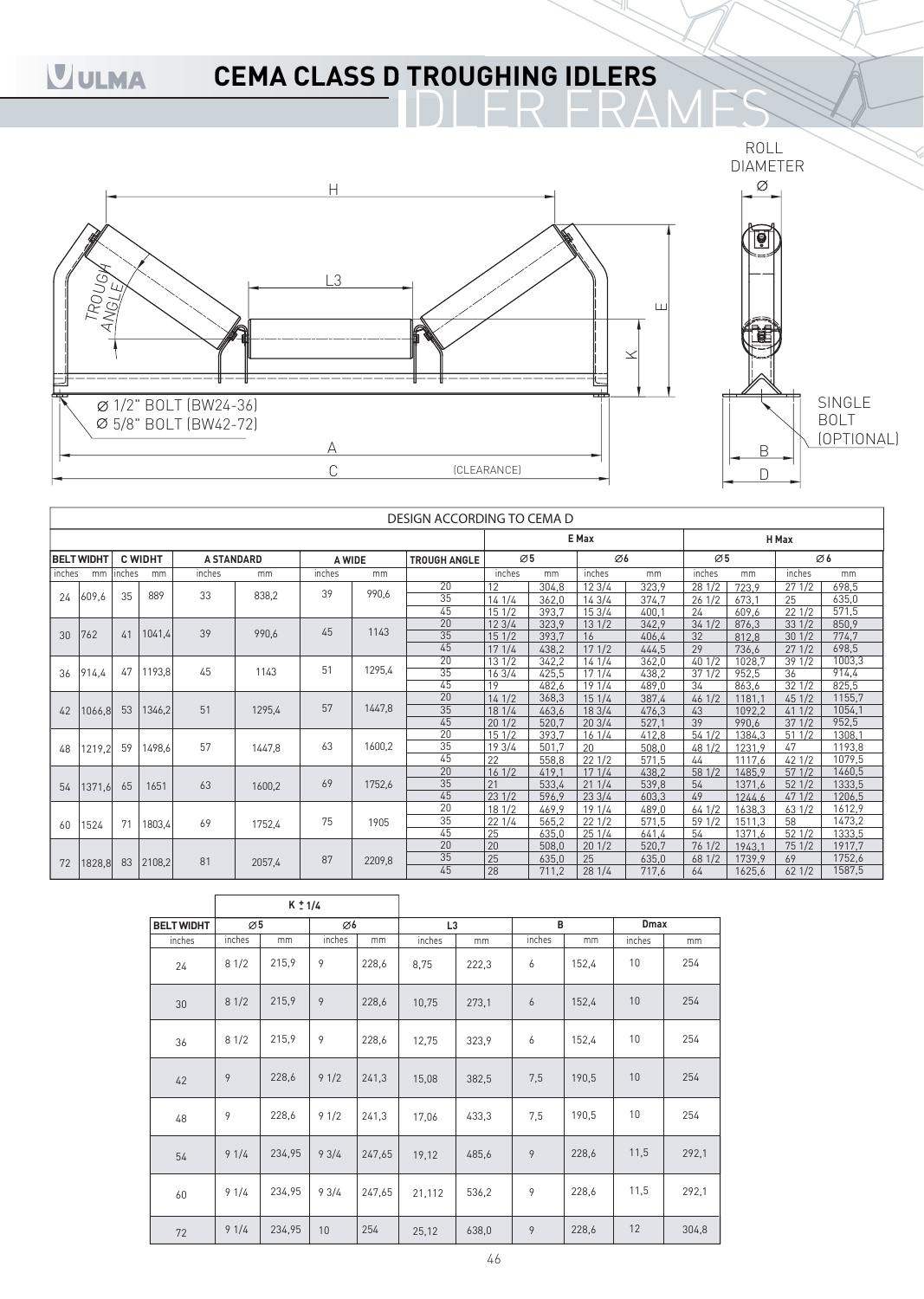## **CEMA CLASS D RETURN IDLERS**

#### FLAT RETURNS (5" AND 6" DIAMETERS)



For wide base returns, use next higher belt widt. \*Some differences may exist in dimensions with some manufacturers. \*\*Also avilable with 1 1/2" drop.



\*\*Also available with 4 1/2" drop which decreases all vertical dimensions by 2 1/2" For wide base returns use next larger belt width.

|        |                   |        |       |              | $E \pm 1/4$ |        |       |        |       |                 |       |        |       |        |        |        |               |        |          |
|--------|-------------------|--------|-------|--------------|-------------|--------|-------|--------|-------|-----------------|-------|--------|-------|--------|--------|--------|---------------|--------|----------|
|        |                   |        |       | $10^{\circ}$ |             |        |       | 15°    |       |                 | Gmax  |        |       |        | Fmin   |        | L2            |        | L1       |
|        | <b>BELT WIDHT</b> | Ø5     |       | Ø6           |             | Ø5     |       | Ø6     |       | 10 <sup>o</sup> |       |        | 15°   |        |        |        |               |        |          |
| inches | mm                | inches | mm    | inches       | mm          | inches | mm    | inches | mm    | inches          | mm    | inches | mm    | inches | mm     | inches | mm            | Inches | mm       |
| 36     | 914.4             | 77/8   | 200   | 73/8         | 187,3       | 95/8   | 244,5 | 91/8   | 231,8 | 167/8           | 428.6 | 18 1/2 | 469.9 | 41     | 1041,4 | 19,12  | 485,648 38,81 |        | 985.774  |
| 42     | 1066,8            | 81/2   | 215.9 | $\vert$ 8    | 203,2       | 101/2  | 266,7 | 10     | 254,0 | 171/2           | 444.5 | 19 1/4 | 489,0 | 47     | 1193,8 | 22,81  | 579,374       | 44.81  | 1138,174 |
| 48     | $1219,2$ 9        |        | 228,6 | 81/2         | 215.9       | 1/4    | 285,8 | 103/4  | 273,1 | 18              | 457,2 | 20     | 508.0 | 53     | 1346,2 | 25,81  | 655,574       | 50.81  | 1290,574 |
| 54     | 1371.6            | 95/8   | 244,5 | 91/8         | 231.8       | 12 1/8 | 308,0 | 115/8  | 295,3 | 187/8           | 479.4 | 215/8  | 549.3 | 59     | 1498,6 | 28,81  | 731,774 56,81 |        | 1442,974 |
| 60     | 1524              | 101/8  | 257,2 | 95/8         | 244,5       | 12 7/8 | 327,0 | 12 3/8 | 314,3 | 191/2           | 495.3 | 223/8  | 586,3 | 65     | 1651   | 31,81  | 807.974       | 62,81  | 1595,374 |
| 72     | 1828,8            | 13/5   | 298,5 | 1/4          | 285.8       | 151/2  | 393,7 | 15     | 381,0 | 201/2           | 520,7 | 241/4  | 616,0 | 77     | 1955,8 | 37,81  | 960,374 74,81 |        | 1900,174 |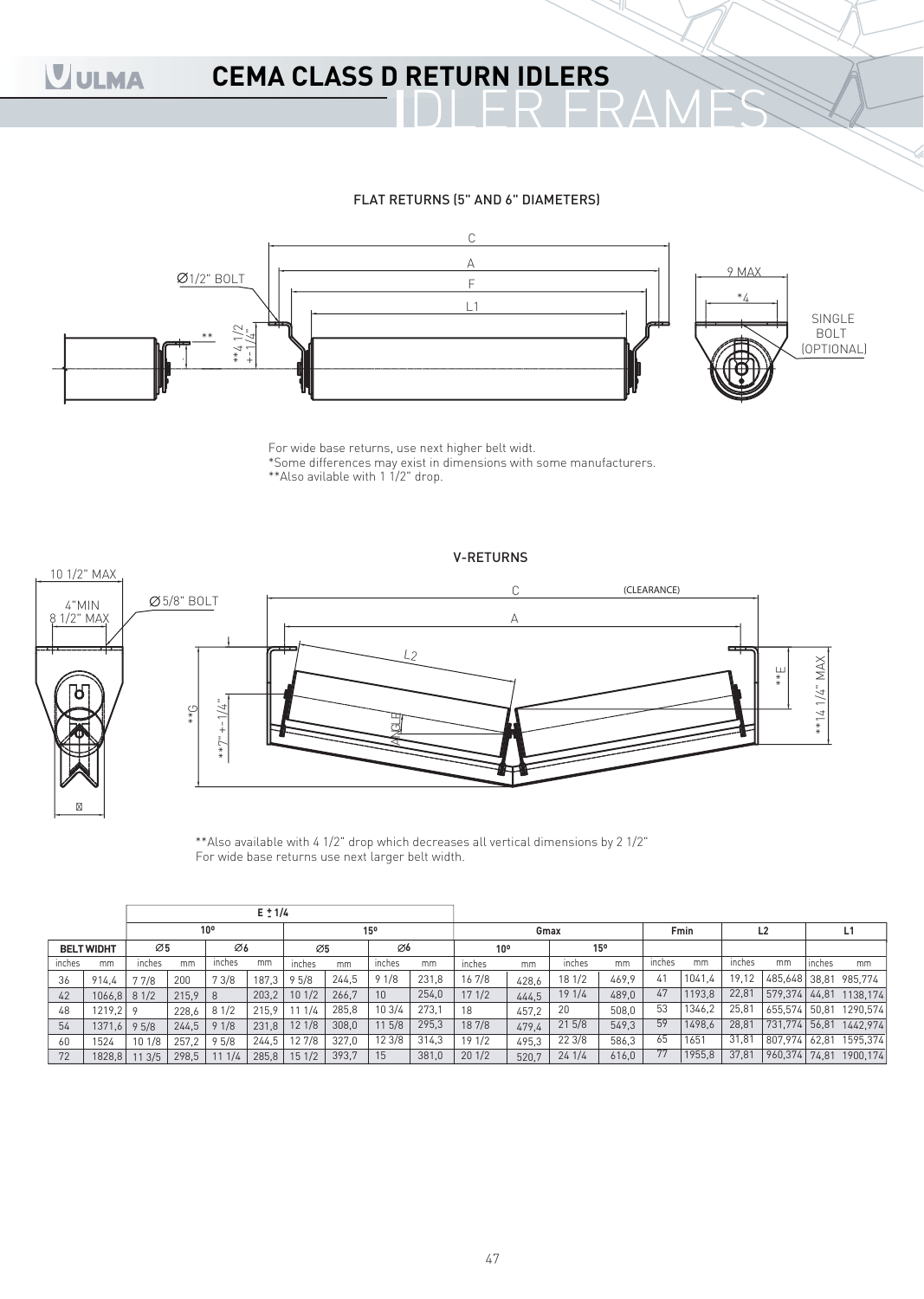## **CEMA CLASS C TROUGHING IDLERS**



|        |                   |        |                |        |                   |        |        |                     | DESIGN ACCORDING TO CEMA D |                |                 |                |              |                |                       |                 |                 |                |                |                |
|--------|-------------------|--------|----------------|--------|-------------------|--------|--------|---------------------|----------------------------|----------------|-----------------|----------------|--------------|----------------|-----------------------|-----------------|-----------------|----------------|----------------|----------------|
|        |                   |        |                |        |                   |        |        |                     |                            |                | E Max           |                |              |                |                       |                 | H Max           |                |                |                |
|        | <b>BELT WIDHT</b> |        | <b>C WIDHT</b> |        | <b>A STANDARD</b> |        | A WIDE | <b>TROUGH ANGLE</b> | $\varnothing$ 4            |                | Ø5              |                | Ø6           |                | Ø4                    |                 | $\varnothing$ 5 |                | Ø6             |                |
| inches | mm                | inches | mm             | inches | mm                | inches | mm     |                     | inches                     | mm             | inches          | mm             | inches       | mm             | inches                | mm              | inches          | mm             | inches         | mm             |
|        |                   |        |                | 27     |                   | 33     | 838,2  | 20                  | 103/4                      | 273,1          | 123/4           | 323,9          |              |                | 221/2                 | 571.5           | 221/2           | 571,5          |                |                |
| 18     | 457,2             | 29     | 736,6          |        | 685,8             |        |        | 35                  | 121/2                      | 317,5          | 143/4           | 374,7          |              |                | 21                    | 533,4           | 21              | 533,4          |                |                |
|        |                   |        |                |        |                   |        |        | 45                  | 14                         | 355.6          | 153/4           | 400.1          |              |                | 19                    | 482,6           | 19              | 482,6          |                |                |
|        |                   | 35     | 889            | 33     | 838,2             | 39     | 990,6  | $\overline{20}$     | 111/2                      | 292.1          | 131/2           | 342.9          | 123/4        | 323,9          | 28 1/2                | 723,9           | 281/2           | 723,9          | 271/2          | 698,5          |
| 24     | 609,6             |        |                |        |                   |        |        | 35                  | 133/4                      | 349,3          | 16              | 406.4          | 143/4        | 374,7          | 261/2                 | 673.1           | 261/2           | 673,1          | 25             | 635.0          |
|        |                   |        |                |        |                   |        |        | 45                  | 151/2                      | 393,7          | 171/2           | 444,5          | 153/4        | 400.7          | 24                    | 609,6           | 24              | 609,6          | 221/2          | 571,5          |
|        |                   | 41     | 1041,4         | 39     | 990.6             | 45     | 1143   | 20<br>35            | 121/2                      | 317,5          | 141/4           | 362,0          | 13 1/2       | 342,9          | 341/2                 | 876,3           | 341/2           | 876,3          | 331/2          | 850,9          |
| 30     | 762               |        |                |        |                   |        |        | 45                  | 15<br>17                   | 381.0          | 171/4           | 438,2          | 16<br>17 1/2 | 406,4<br>444,5 | 32<br>$\overline{29}$ | 812,8           | 32<br>29        | 812,8<br>736,6 | 301/2<br>271/2 | 774,7<br>698,5 |
|        |                   |        |                |        |                   |        |        | 20                  | 131/4                      | 431,8<br>336,6 | 19 1/4<br>151/4 | 489,0<br>387,4 | 14 1/4       | 362,0          | 40 1/2                | 736,6<br>1028,7 | 401/2           | 1028,7         | 291/2          | 749,3          |
| 36     | 914,4             | 47     | 1193,8         | 45     | 1143              | 51     | 1295,4 | 35                  | 161/4                      | 412,8          | 183/4           | 476,3          | 17 1/4       | 438,2          | 371/2                 | 952,5           | 371/2           | 952,5          | 36             | 914,4          |
|        |                   |        |                |        |                   |        |        | 45                  | 183/4                      | 476,3          | 203/4           | 527.           | 19 1/4       | 489.0          | 34                    | 863,6           | 34              | 863,6          | 321/2          | 825,5          |
|        |                   |        |                |        |                   |        |        | 20                  | 14                         | 355 6          | 161/4           | 412.8          | 151/4        | 387.4          | 46 1/2                | 1181            | 461/2           | 1181           | 45 1/2         | 1155.7         |
| 42     | 1066,8            | 53     | 1346,2         | 51     | 1295,4            | 57     | 1447,8 | 35                  | 173/4                      | 450.9          | 20              | 508.0          | 18 3/4       | 476,3          | 43                    | 10922           | 43              | 1092.2         | 411/2          | 1054,1         |
|        |                   |        |                |        |                   |        |        | 45                  | 201/4                      | 514,4          | 221/2           | 571.5          | 203/4        | 527.           | 39                    | 990,6           | 39              | 990,6          | 371/2          | 952,5          |
|        |                   |        |                |        |                   |        |        | 20                  | 15                         | 381.0          | 171/4           | 438,2          | 161/4        | 412,8          | 52 1/2                | 1333.5          | 521/2           |                | 1333,5 51 1/2  | 1308,1         |
| 48     | 1219,2            | 59     | 1498,6         | 57     | 1447,8            | 63     | 1600,2 | 35                  | 19                         | 482.6          | 211/4           | 539,8          | 20           | 508,0          | 48 1/2                | 1231,9          | 48 1/2          | 1231,9 47      |                | 1193,8         |
|        |                   |        |                |        |                   |        |        | 45                  | 213/4                      | 552.5          | 233/4           | 603.3          | 221/2        | 571,5          | 44                    | 1117.6          | 44              | 1117.6         | 451/2          | 1079.5         |
|        |                   |        |                |        |                   |        |        | 20                  | 163/4                      | 425,5          | 19 1/4          | 489,0          | 171/4        | 438,2          | 58 1/2                | 1485.9          | 58 1/2          |                | 1485,9 57 1/2  | 1460,5         |
| 54     | 1371,6            | 65     | 1651           | 63     | 1600,2            | 69     | 1752.6 | 35                  | 201/4                      | 514,4          | 221/2           | 571,5          | 211/4        | 539,8          | 54                    | 1371,6          | 54              | 1371,6         | 521/2          | 1333,5         |
|        |                   |        |                |        |                   |        |        | 45                  | 231/4                      | 590,6          | 25 1/4          | 641.4          | 23 3/4       | 603,3          | 49                    | 1244.6          | 49              |                | 1244.6 47 1/2  | 1206,5         |
|        |                   |        |                |        |                   |        |        | 20                  | 173/4                      | 450,9          | 201/2           | 520,7          | 19 1/4       | 489,0          | 641/2                 | 1638,3          | 641/2           |                | 1638, 3 62 1/2 | 1587,5         |
| 60     | 1524              | 71     | 1803,4         | 69     | 1752,6            | 75     | 1905   | 35                  | 211/2                      | 546,1          | 25              | 635.0          | 221/2        | 571,5          | 59 1/2                | 1511.3          | 591/2           | $1511,3$ 58    |                | 1473,2         |
|        |                   |        |                |        |                   |        |        | 45                  | 25                         |                | $635,0$ 28 1/4  | 717,6          | 251/4        | 641,4          | 54                    | 1371,6          | 54              |                | 1371,6 52 1/2  | 1333,5         |

|                   |                 |        | $K \pm 1/4$ |        |        |       |                |       |        |       |             |       |
|-------------------|-----------------|--------|-------------|--------|--------|-------|----------------|-------|--------|-------|-------------|-------|
| <b>BELT WIDHT</b> | $\varnothing$ 4 |        | Ø5          |        | Ø6     |       | L <sub>3</sub> |       | B      |       | <b>Dmax</b> |       |
| inches            | inches          | mm     | inches      | mm     | inches | mm    | inches         | mm    | inches | mm    | inches      | mm    |
| 18                | 8               | 203,2  | 81/2        | 215,9  |        |       | 6,69           | 169,9 | 6      | 152,4 | 10          | 254   |
| 24                | 8               | 203,2  | 81/2        | 215,9  | 9      | 228,6 | 8,81           | 223,8 | 6      | 152,4 | 10          | 254   |
| 30                | 8               | 203,2  | 81/2        | 215,9  | 9      | 228,6 | 10,81          | 274,6 | 6      | 152,4 | 10          | 254   |
| 36                | 8               | 203,2  | 81/2        | 215,9  | 9      | 228,6 | 12,81          | 325,4 | 6      | 152,4 | 10          | 254   |
| 42                | 81/2            | 215,9  | 9           | 228,6  | 91/2   | 241,3 | 15,12          | 384,0 | 7,5    | 190,5 | 10          | 254   |
| 48                | 81/2            | 215,9  | 9           | 228,6  | 91/2   | 241,3 | 17,12          | 434,8 | 7,5    | 190,5 | 10          | 254   |
| 54                | 83/4            | 222,25 | 91/4        | 234,95 | 93/4   | 247,7 | 19,19          | 487,4 | 9      | 228,6 | 11,5        | 292,1 |
| 60                | 83/4            | 222,25 | 91/4        | 234,95 | 93/4   | 247.7 | 21,19          | 538,2 | 9      | 228,6 | 11,5        | 292,1 |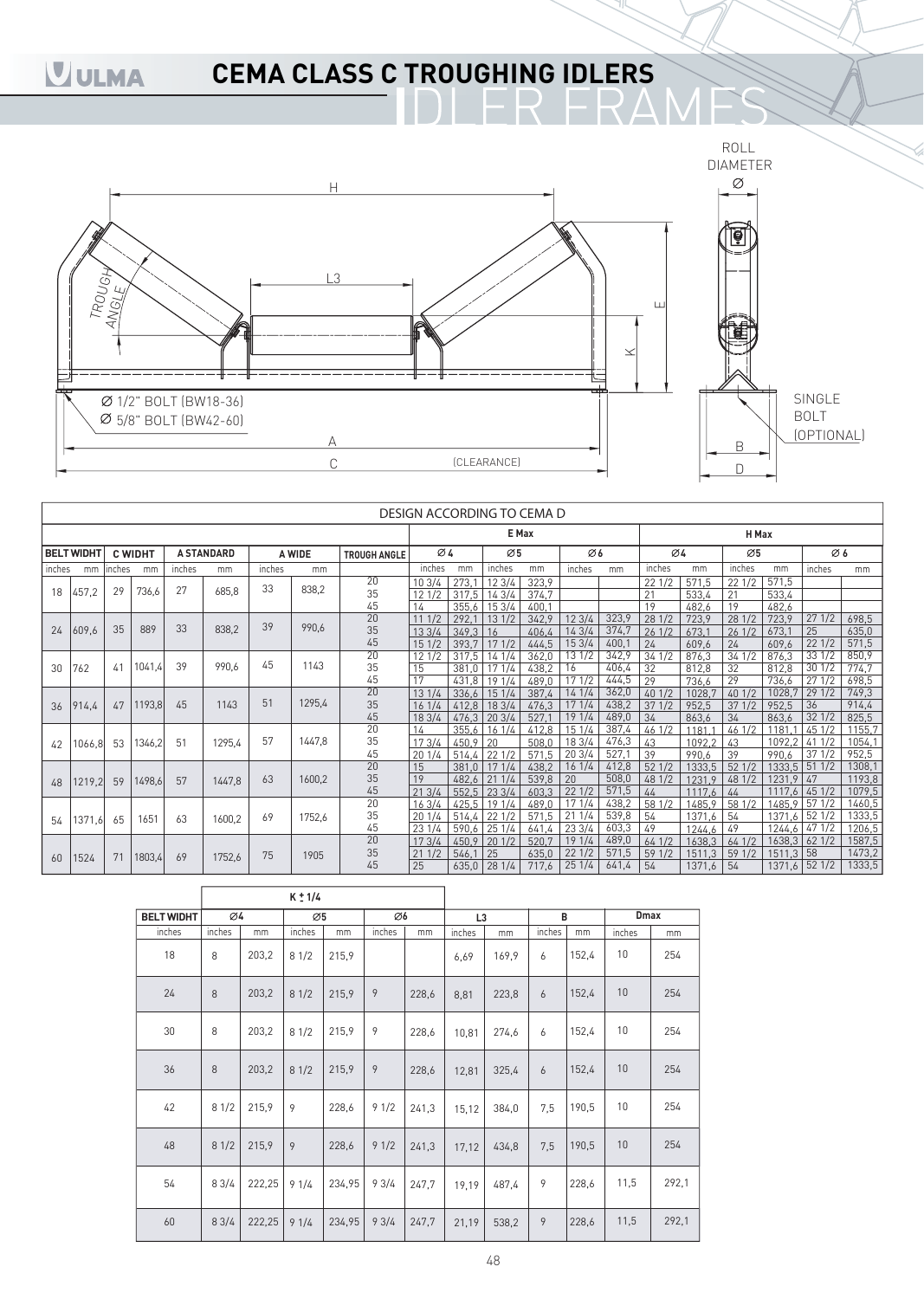## **CEMA CLASS C RETURN IDLERS**

#### FLAT RETURNS (4", 5" AND 6" DIAMETERS)



For wide base returns, use next higher belt widt. \*Some differences may exist in dimensions with some manufacturers. \*\*Also avilable with 1 1/2" drop.

#### V-RETURNS



\*\*Also available with 4 1/2" drop which decreases all vertical dimensions by 2 1/2" For wide base returns use next larger belt width.

|        |                   |                 |                 |        | $E \div 1/4$ |        |                 |        |       |        |                 |        |       |        |        |        |              |        |                |
|--------|-------------------|-----------------|-----------------|--------|--------------|--------|-----------------|--------|-------|--------|-----------------|--------|-------|--------|--------|--------|--------------|--------|----------------|
|        |                   |                 | 10 <sup>o</sup> |        |              |        | 15 <sup>o</sup> |        |       |        |                 | Gmax   |       |        | Fmin   |        |              |        | L <sub>2</sub> |
|        | <b>BELT WIDHT</b> | $\varnothing$ 5 |                 | Ø6     |              |        | $\varnothing$ 5 |        | Ø6    |        | 10 <sup>o</sup> | 15°    |       |        |        |        |              |        |                |
| inches | mm                | inches          | mm              | inches | mm           | inches | mm              | inches | mm    | inches | mm              | inches | mm    | inches | mm     | inches | mm           | inches | mm             |
| 24     | 609,6             | 63/4            | 171,5           | 61/4   | 58,8         | 8      | 203,2           | 71/2   | 190,5 | 15 7/8 | 403.2           | 16 3/4 | 425,5 | 29     | 736.6  | 26,62  | 676.1        | 12,81  | 325,4          |
| 30     | 762               | 71/2            | 190,5           |        | 177,8        |        | 228,6           | 81/2   | 215,9 | 163/8  | 415.9           | 17 3/4 | 450,9 | 25     | 635    | 32,62  | 828.5        | 16     | 406,4          |
| 36     | 914,4             | 77/8            | 200,0           | 73/8   | 187,3        | 95/8   | 244,5           | 91/8   | 231,8 | 163/4  | 425.5           | 18 1/2 | 469.9 | 41     | 1041.4 | 38,62  | 980.9        | 19,19  | 487,4          |
| 42     | 1066,8            | 81/2            | 215,9           | 8      | 203,2        | 101/2  | 266,7           | 10     | 254,0 | 173/8  | 441,3           | 191/4  | 489,0 | 47     | 1193.8 | 44,62  | 1133,3       | 22,62  | 574,5          |
| 48     | 1219,2            |                 | 228,6           | 81/2   | 215,9        | 1/4    | 285,8           | 103/4  | 273.1 | 17 7/8 | 454.0           | 20     | 508,0 | 53     | 1346,2 | 51,62  | 1311.1       | 25,62  | 650,7          |
| 54     | 1371,6            | 95/8            | 244,5           | 91/8   | 231,8        | 121/8  | 308,0           | 115/8  | 295,3 | 18 7/8 | 479.4           | 215/8  | 549,3 | 59     | 1498.6 | 56,62  | 1438,1       | 28,62  | 726,9          |
| 60     | 1524              | 101/8           | 257,2           | 95/8   | 244,5        | 127/8  | 327,0           | 123/8  | 314,3 | 191/2  | 495.3           | 22 3/8 | 568,3 | 65     | 1651   | 62,62  | 1590,5 31,62 |        | 803,1          |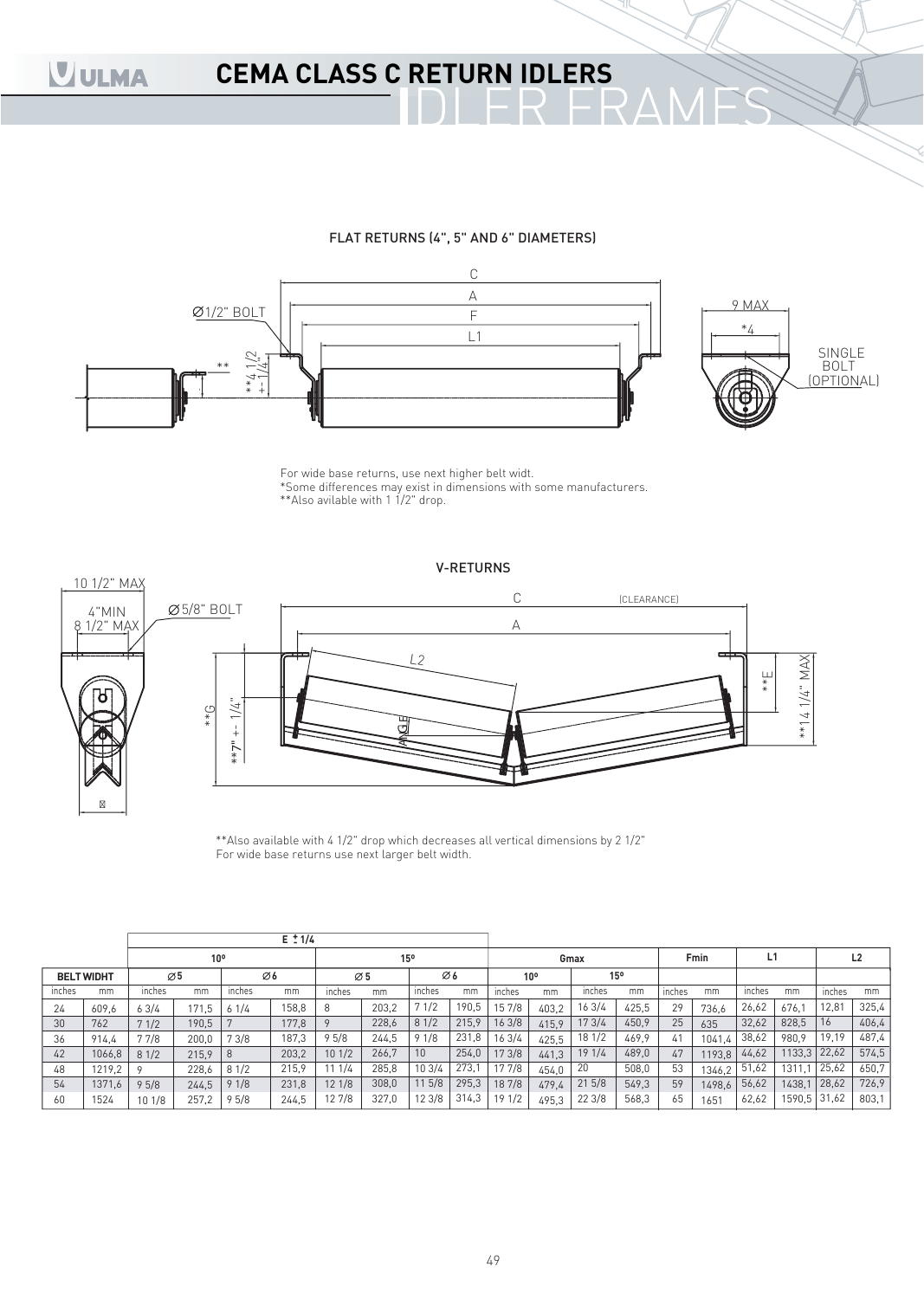## **CEMA CLASS B TROUGHING IDLERS**



|             |                   |        |                |                   |        |        |        | DESIGN ACCORDING TO CEMA B |        |        |                 |       |        |        |        |                 |
|-------------|-------------------|--------|----------------|-------------------|--------|--------|--------|----------------------------|--------|--------|-----------------|-------|--------|--------|--------|-----------------|
|             |                   |        |                |                   |        |        |        |                            |        |        | E Max           |       |        |        | H Max  |                 |
|             | <b>BELT WIDHT</b> |        | <b>C WIDHT</b> | <b>A STANDARD</b> |        |        | A WIDE | <b>TROUGH ANGLE</b>        | Ø4     |        | $\varnothing$ 5 |       | Ø4     |        |        | $\varnothing$ 5 |
| inches      | mm                | inches | mm             | inches            | mm     | inches | mm     |                            | inches | mm     | inches          | mm    | inches | mm     | inches | mm              |
|             |                   |        |                | 27                |        | ٠      | -      | 20                         | 10     | 254,0  | 10 1/4          | 260,4 | 22     | 558,8  | 21/34  | 552,5           |
| 18          | 457.2             | 29     | 736.6          |                   | 685.8  |        |        | 35                         | 111/2  | 292,1  | 12              | 304.8 | 201/4  | 514,4  | 193/4  | 501,7           |
|             |                   |        |                |                   |        |        |        | 45                         | 121/2  | 317,5  | 12 3/4          | 323.9 | 18 1/2 | 469,9  | 18     | 457,2           |
|             |                   |        |                |                   |        |        |        | 20                         | 103/4  | 273,1  | 111/4           | 285.8 | 28     | 711.2  | 273/4  | 704,9           |
| 24<br>609,2 | 35                | 889    | 33             | 838,2             |        |        | 35     | 123/4                      | 323,9  | 13 1/4 | 336.6           | 253/4 | 654,1  | 251/4  | 641,4  |                 |
|             |                   |        |                |                   |        |        | 45     | 14                         | 355,6  | 141/4  | 362,0           | 233/4 | 603.3  | 23     | 854,2  |                 |
|             |                   |        |                |                   |        |        |        | 20                         | 111/2  | 292,1  | 12              | 304,8 | 34     | 863,6  |        | 177,8           |
| 30          | 762               | 41     | 1041,4         | 39                | 990.6  |        |        | 35                         | 133/4  | 349,3  | 14 1/4          | 362,0 | 311/4  | 793,8  | 303/4  | 781,1           |
|             |                   |        |                |                   |        |        |        | 45                         | 153/4  | 400,1  | 153/4           | 400.7 | 28 3/4 | 730,3  |        | 177,8           |
|             |                   |        |                |                   |        |        |        | 20                         | 121/4  | 311.2  | 123/4           | 323.9 | 40     | 1016.0 | 393/4  | 1009.7          |
| 36          | 914.4             | 47     | 1193,8         | 45                | 1143   |        |        | 35                         | 15     | 381,0  | 151/2           | 393.7 | 37     | 939,8  | 361/2  | 927,1           |
|             |                   |        |                |                   |        |        |        | 45                         | 18     | 457,2  | 171/4           | 438.2 | 35     | 889,0  | 331/4  | 844,6           |
|             |                   |        |                |                   |        |        |        | 20                         | 131/2  | 342,9  | 14              | 355.6 | 46     | 1168.4 | 45 3/4 | 1162.1          |
| 42          | 1066,8            | 53     | 1346,2         | 51                | 1295,4 |        | ٠      | 35                         | 163/4  | 425,5  | 171/4           | 438.2 | 42 1/2 | 1079.5 | 42     | 1066,8          |
|             |                   |        |                |                   |        |        |        | 45                         | 19 3/4 | 501,7  | 19 1/4          | 489,0 | 391/4  | 997,0  | 38 1/4 | 971,6           |
|             |                   |        |                |                   |        |        |        | 20                         | 133/4  | 349.3  | 15              | 381,0 | 52     | 1320,8 | 513/4  | 1314,5          |
| 48          | 1219,2            | 59     | 1498.6         | 57                | 1447,8 |        |        | 35                         | 18     | 457,2  | 181/2           | 469.9 | 48     | 1219.2 | 471/2  | 1206,5          |
|             |                   |        |                |                   |        |        |        | 45                         | 203/4  | 527,1  | 203/4           | 527.1 | 44 1/2 | 1130,3 | 43 1/4 | 1098,6          |

|                   |                 | $K \pm 1/4$ |                 |       |        |         |                          |                          |                |         |        |       |             |       |        |        |
|-------------------|-----------------|-------------|-----------------|-------|--------|---------|--------------------------|--------------------------|----------------|---------|--------|-------|-------------|-------|--------|--------|
| <b>BELT WIDHT</b> | $\varnothing$ 4 |             | $\varnothing$ 5 |       | L1     |         |                          | L2                       | L <sub>3</sub> |         |        | в     | <b>Dmax</b> |       |        | Fmin   |
| inches            | inches          | mm          | inches          | mm    | inches | mm      | inches                   | mm                       | inches         | mm      | inches | mm    | inches      | mm    | inches | mm     |
| 18                | 7               | 177,8       | 7,5             | 190,5 | 20,75  | 527,05  | $\overline{\phantom{a}}$ | $\overline{\phantom{a}}$ | 6,62           | 168,148 | 6      | 152,4 | 8,5         | 215,9 | 22     | 558,8  |
| 24                | 7               | 177,8       | 7,5             | 190,5 | 26,75  | 679,45  | $\overline{\phantom{a}}$ | $\overline{\phantom{a}}$ | 8,62           | 218,948 | 6      | 152,4 | 8,5         | 215,9 | 28     | 711,2  |
| 30                | 7               | 177,8       | 7,5             | 190,5 | 32,75  | 831,85  | $\overline{\phantom{a}}$ | $\sim$                   | 10,62          | 269,748 | 6      | 152,4 | 8,5         | 215,9 | 34     | 863,6  |
| 36                | 7               | 177,8       | 7,5             | 190,5 | 38,75  | 984,25  | $\overline{\phantom{a}}$ | $\overline{\phantom{a}}$ | 12,62          | 320,548 | 6      | 152,4 | 8,5         | 215,9 | 40     | 1016   |
| 42                | 7,5             | 190,5       | 8               | 203,2 | 44,75  | 1136,65 | $\overline{\phantom{a}}$ | $\overline{\phantom{a}}$ | 14,62          | 371,348 | 7.5    | 190,5 | 10          | 254   | 46     | 1168,4 |
| 48                | 7,5             | 190,5       | 8               | 203,2 | 55,118 | 1400,0  | $\overline{\phantom{a}}$ | $\overline{\phantom{a}}$ | 18,307         | 465,0   | 7,5    | 190,5 | 10          | 254   | 52     | 1320,8 |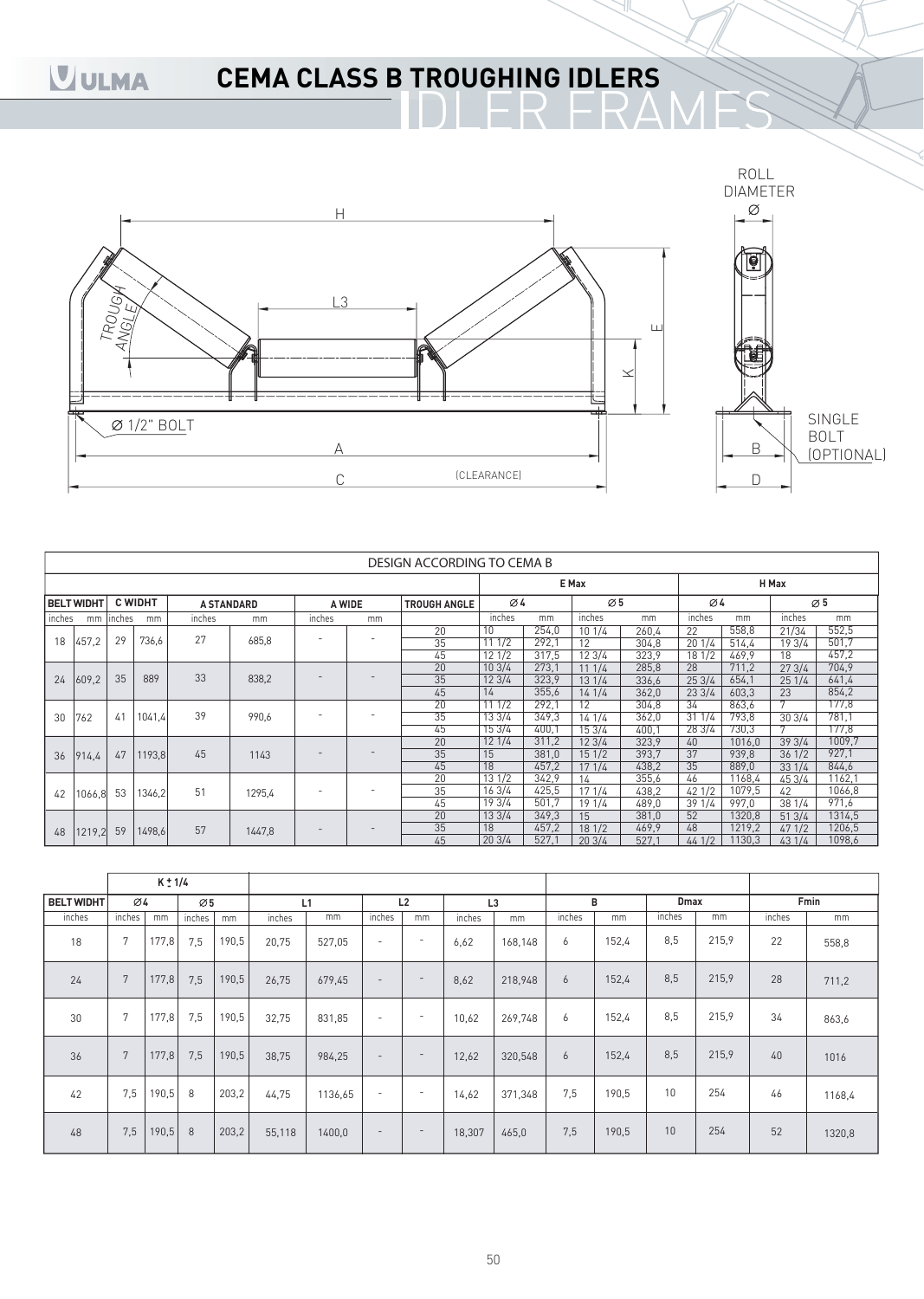## **CEMA CLASS B RETURN IDLERS**



For wide base returns, use next higher belt widt. (OPTIONAL)

\*Some differences may exist in dimensions with some manufacturers. \*\*Also avilable with 1 1/2" drop.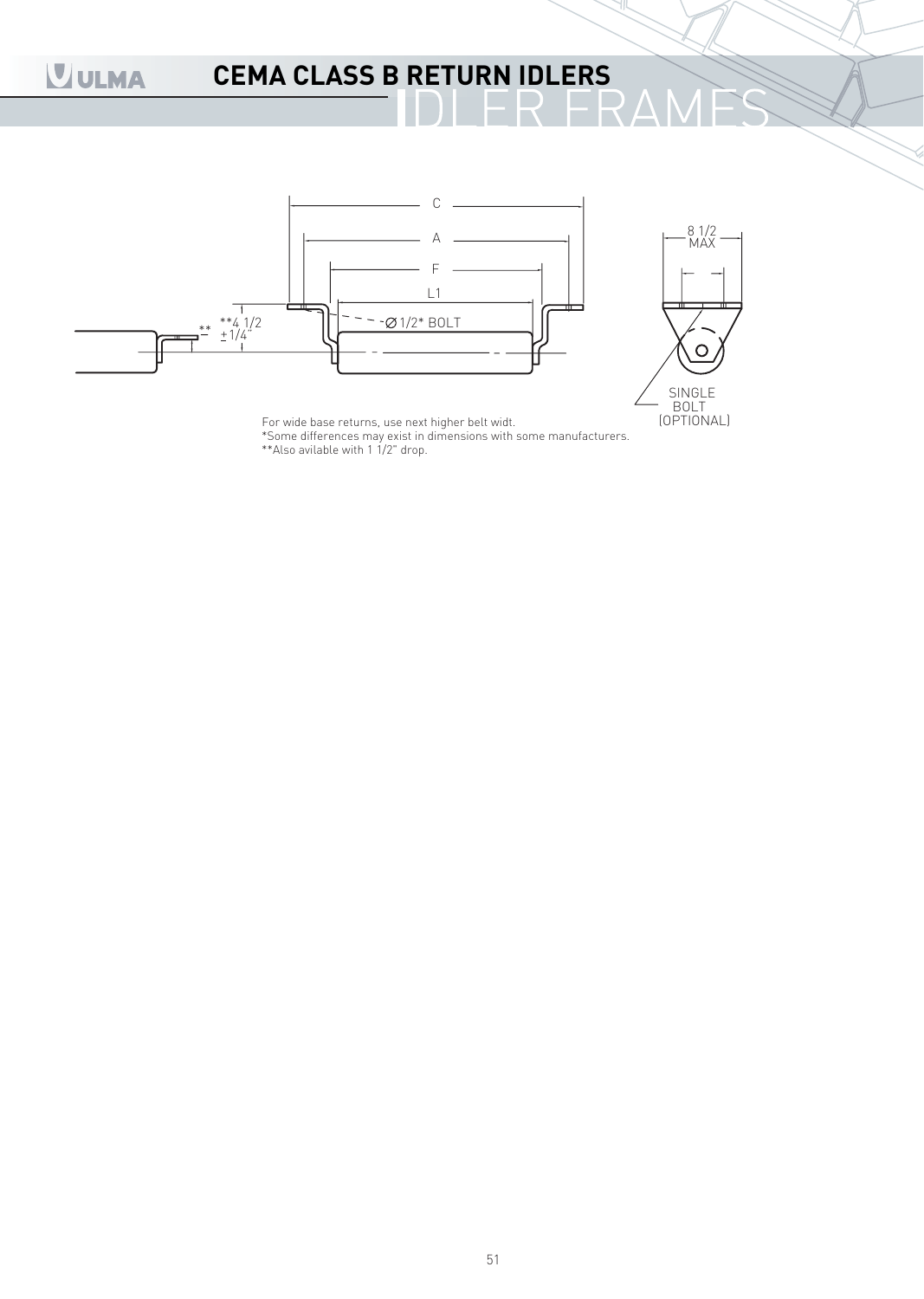# **CEMA PICKING IDLERS**



|        |                   |        |                |        |                   |        |        |        |    |                 |            | DESIGN ACCORDING TO CEMA C |       |                 |         |                 |       |               |        |
|--------|-------------------|--------|----------------|--------|-------------------|--------|--------|--------|----|-----------------|------------|----------------------------|-------|-----------------|---------|-----------------|-------|---------------|--------|
|        |                   |        |                |        |                   |        |        |        |    |                 | E Max      |                            |       |                 |         | H Max           |       |               |        |
|        | <b>BELT WIDHT</b> |        | <b>C WIDHT</b> |        | <b>A STANDARD</b> |        | A WIDE | Ø4     |    | $\varnothing$ 5 |            | Ø6                         |       | $\varnothing$ 4 |         | $\varnothing$ 5 |       | Ø6            |        |
| inches | mm                | inches | mm             | inches | mm                | inches | mm     | inches | mm | inches          | mm         | inches                     | mm    | inches          | mm      | inches          | mm    | inches        | mm     |
| 24     | 609,6             | 35     | 889            | 33     | 838,2             | 39     | 990,6  | 117/8  |    | 301,6 11 3/8    |            | 288,9 11 7/8               | 301.6 | 33              | 838,2   | 323/4           | 831,9 | 323/8         | 822,3  |
| 30     | 762               | 41     | 1041,4         | 39     | 990.6             | 45     | 1143   | 10 7/8 |    | 276.2 11 3/8    |            | 288,9 11 7/8               | 301.6 | 35              | 889,0   | 323/4           | 831,9 | 343/8         | 873,1  |
| 36     | 914.4             | 47     | 1193,8         | 45     | 1143              | 51     | 1295,4 | 107/8  |    | 276.2 11 3/8    |            | 288,9 11 7/8               | 301,6 | 41              | 1.041,4 | 403/4           |       | 1035,1 40 3/8 | 1025,5 |
| 42     | 1066,8            | 53     | 1346,2         | 51     | 1295,4            | 57     | 1447,8 | 111    |    | 279.4 11 1/2    | $292,1$ 12 |                            | 304,8 | 47              | 1.193,8 | 463/4           |       | 1187,5 46 3/8 | 1177,9 |
| 48     | 1219,2            | 59     | 1498,6         | 57     | 1447.8            | 63     | 1600,2 | 11     |    | 279.4 11 1/2    | $292,1$ 12 |                            | 304,8 | 53              | 1.346,2 | 523/4           |       | 1339,9 52 3/8 | 1330,3 |
| 54     | 1371.6            | 65     | 1651           | 63     | 1600,2            | 69     | 1752,6 | 111/4  |    | 285,8 12 1/4    |            | $311,2$ 12 1/4             | 311,2 | 59              | 1.498,6 | 58 3/4          |       | 1492,3 58 3/8 | 1482,7 |
| 60     | 1524              | 71     | 1803,4         | 69     | 1752,6            | 75     | 1905   | 111/4  |    | 285,8 12 1/4    |            | $311,2$ 12 1/4             | 311.2 | 65              | 1.651,0 | 64 3/4          |       | 1644.7 643/8  | 1635,1 |

|                   |                 |        | $K \pm 1/4$     |        |        |       |                |       |             |              |        |       |        |             |        |
|-------------------|-----------------|--------|-----------------|--------|--------|-------|----------------|-------|-------------|--------------|--------|-------|--------|-------------|--------|
| <b>BELT WIDHT</b> | $\varnothing$ 4 |        | $\varnothing$ 5 |        | Ø6     |       | L <sub>5</sub> |       | L4          |              | B      |       |        | <b>Dmax</b> | L      |
| inches            | inches          | mm     | inches          | mm     | inches | mm    | inches         | mm    | inches      | mm           | inches | mm    | inches | mm          | inches |
| 24                | 8               | 203,2  | 81/2            | 215,9  | 9      | 228,6 | 7,874          | 200.0 | 15,12       | 384,0        | 6      | 152,4 | 10     | 254         | 0,5    |
| 30                | 8               | 203,2  | 81/2            | 215,9  | 9      | 228,6 | 7,874          | 200,0 | 20,62       | 523,7        | 6      | 152,4 | 10     | 254         | 0,5    |
| 36                | 8               | 203,2  | 81/2            | 215,9  | 9      | 228,6 | 7,874          | 200.0 | 26,62 676,1 |              | 6      | 152,4 | 10     | 254         | 0,5    |
| 42                | 81/2            | 215,9  | 9               | 228,6  | 91/2   | 241,3 | 7,874          | 200,0 | 32,62 828,5 |              | 7,5    | 190,5 | 10     | 254         | 0,625  |
| 48                | 81/2            | 215,9  | 9               | 228,6  | 91/2   | 241,3 | 7,874          | 200.0 | 38,62       | 980,9        | 7.5    | 190,5 | 10     | 254         | 0,625  |
| 54                | 83/4            | 222,25 | 91/4            | 234,95 | 93/4   | 247,7 | 7,874          | 200,0 |             | 44,62 1133,3 | 9      | 228,6 | 11,5   | 292,1       | 0,625  |
| 60                | 83/4            | 222,25 | 91/4            | 234,95 | 93/4   | 247,7 | 7,874          | 200,0 | 50,62       | 1285,7       | 9      | 228,6 | 11,5   | 292,1       | 0,625  |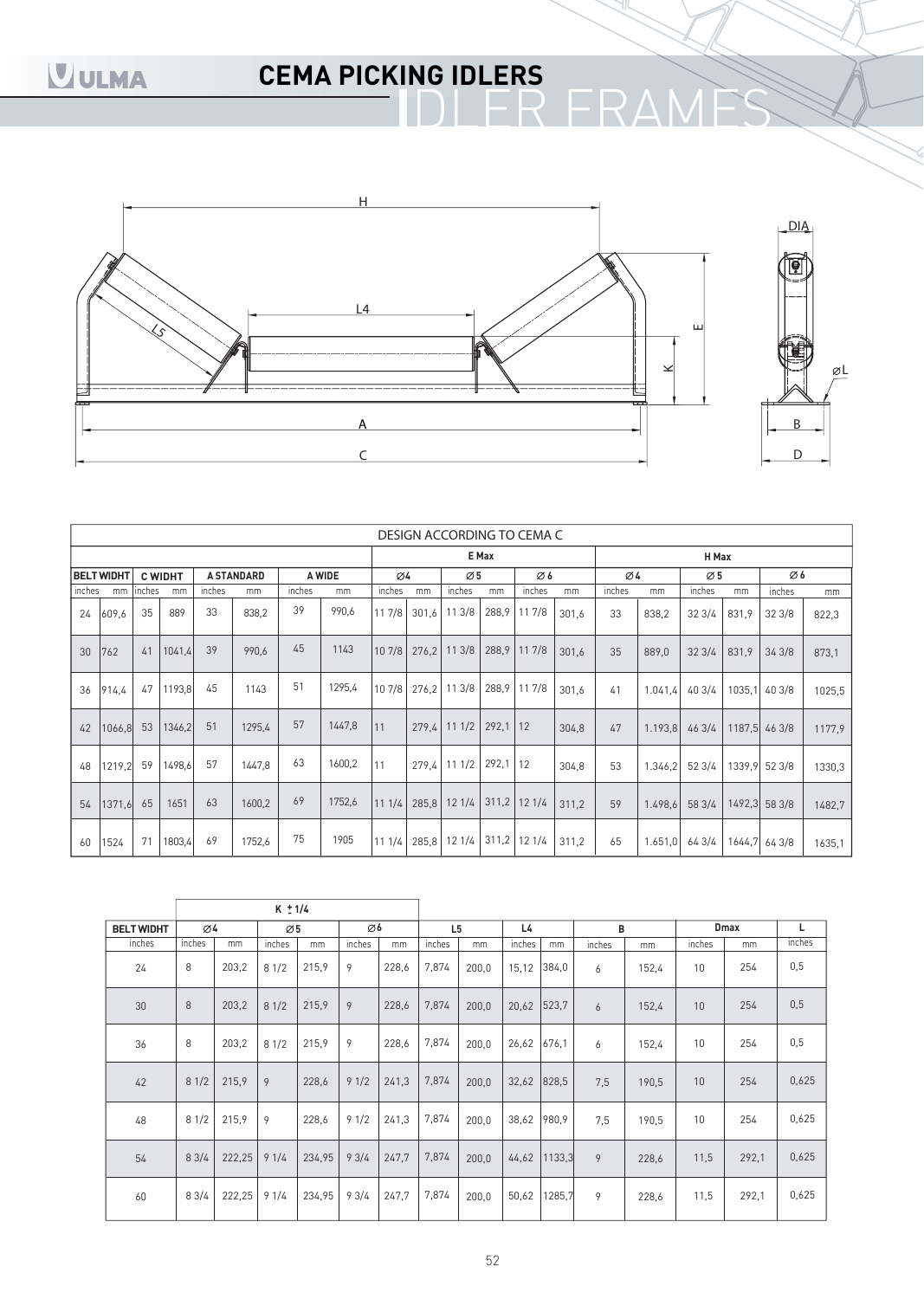# **CEMA PICKING IDLERS**

|        |                   |        |                |        |                   |        | DESIGN ACCORDING TO CEMA D |                 |       |        |       |                 |         |        |        |
|--------|-------------------|--------|----------------|--------|-------------------|--------|----------------------------|-----------------|-------|--------|-------|-----------------|---------|--------|--------|
|        |                   |        |                |        |                   |        |                            |                 |       | E Max  |       |                 | H Max   |        |        |
|        | <b>BELT WIDHT</b> |        | <b>C WIDHT</b> |        | <b>A STANDARD</b> | A WIDE |                            | $\varnothing$ 5 |       | Ø6     |       | $\varnothing$ 5 |         | Ø6     |        |
| inches | mm                | inches | mm             | inches | mm                | inches | mm                         | inches          | mm    | inches | mm    | inches          | mm      | inches | mm     |
| 24     | 609,6             | 35     | 889            | 33     | 838,2             | 39     | 990,6                      | 11 5/8          | 295,3 | 121/8  | 308,0 | 323/4           | 831,9   | 323/8  | 822,3  |
| 30     | 762               | 41     | 1041,4         | 39     | 990,6             | 45     | 1143                       | 121/4           | 311,2 | 123/4  | 323,9 | 343/4           | 882,7   | 343/8  | 873,1  |
| 36     | 914,4             | 47     | 1193,8         | 45     | 1143              | 51     | 1295,4                     | 121/4           | 311,2 | 123/4  | 323,9 | 40 3/4          | 1.035,1 | 40 3/8 | 1025,5 |
| 42     | 1066,8            | 53     | 1346,2         | 51     | 1295,4            | 57     | 1447,8                     | 121/4           | 311,2 | 123/4  | 323,9 | 46 3/4          | 1.187,5 | 46 3/8 | 1177,9 |
| 48     | 1219,2            | 59     | 1498,6         | 57     | 1447,8            | 63     | 1600,2                     | 121/4           | 311,2 | 123/4  | 323,9 | 52 3/4          | 1.339,9 | 52 3/8 | 1330,3 |
| 54     | 1371,6            | 65     | 1651           | 63     | 1600,2            | 69     | 1752,6                     | 121/4           | 311,2 | 123/4  | 323,9 | 58 3/4          | 1.492,3 | 58 3/8 | 1482,7 |
| 60     | 1524              | 61     | 1549,4         | 59     | 1498,6            | 75     | 1905                       | 121/4           | 311,2 | 123/4  | 323,9 | 64 3/4          | 1.644,7 | 64 3/8 | 1635,1 |
| 72     | 1828,8            | 83     | 2108,2         | 81     | 2057,4            | 87     | 2209,8                     | 121/4           | 311,2 | 123/4  | 323,9 | 76 3/4          | 1.949,5 | 76 3/8 | 1939,9 |

|                   |                 | $K \pm 1/4$ |        |        |        |        |        |                |                |        |        |       |             |       |        |        |
|-------------------|-----------------|-------------|--------|--------|--------|--------|--------|----------------|----------------|--------|--------|-------|-------------|-------|--------|--------|
| <b>BELT WIDHT</b> | $\varnothing$ 5 |             | Ø6     |        | L1     |        |        | L <sub>5</sub> | L <sub>4</sub> |        | B      |       | <b>Dmax</b> |       |        |        |
| inches            | inches          | mm          | inches | mm     | inches | mm     | inches | mm             | inches         | mm     | inches | mm    | inches      | mm    | inches | mm     |
| 24                | 81/2            | 215,9       | 9      | 228,6  | 26,81  | 681,0  | 7,874  | 200,0          | 14,62          | 371,3  | 6      | 152,4 | 10          | 254   | 1/2    | 12,7   |
| 30                | 81/2            | 215,9       | 9      | 228,6  | 32,81  | 833,4  | 7,874  | 200,0          | 20,62          | 523,7  | 6      | 152,4 | 10          | 254   | 1/2    | 12,7   |
| 36                | 81/2            | 215,9       | 9      | 228,6  | 38,81  | 985,8  | 7,874  | 200,0          | 26,62          | 676.1  | 6      | 152,4 | 10          | 254   | 1/2    | 12,7   |
| 42                | 9               | 228,6       | 91/2   | 241,3  | 44,81  | 1138,2 | 7,874  | 200,0          | 32,92          | 836,2  | 7,5    | 190,5 | 10          | 254   | 5/8    | 15,875 |
| 48                | 9               | 228,6       | 91/2   | 241,3  | 50,81  | 1290,6 | 7,874  | 200,0          | 38,62          | 980,9  | 7.5    | 190,5 | 10          | 254   | 5/8    | 15,875 |
| 54                | 91/4            | 234,95      | 93/4   | 247,65 | 56,81  | 1443,0 | 7,874  | 200,0          | 44,62          | 1133,3 | 9      | 228,6 | 11,5        | 292,1 | 5/8    | 15,875 |
| 60                | 91/4            | 234,95      | 93/4   | 247,65 | 62,81  | 1595,4 | 7,874  | 200,0          | 50,62          | 1285,7 | 9      | 228,6 | 11,5        | 292,1 | 5/8    | 15,875 |
| 72                | 91/2            | 241,3       | 10     | 254    | 74,81  | 1900,2 | 7,874  | 200,0          | 62,62          | 1590,5 | 9      | 228,6 | 12          | 304,8 | 5/8    | 15,875 |